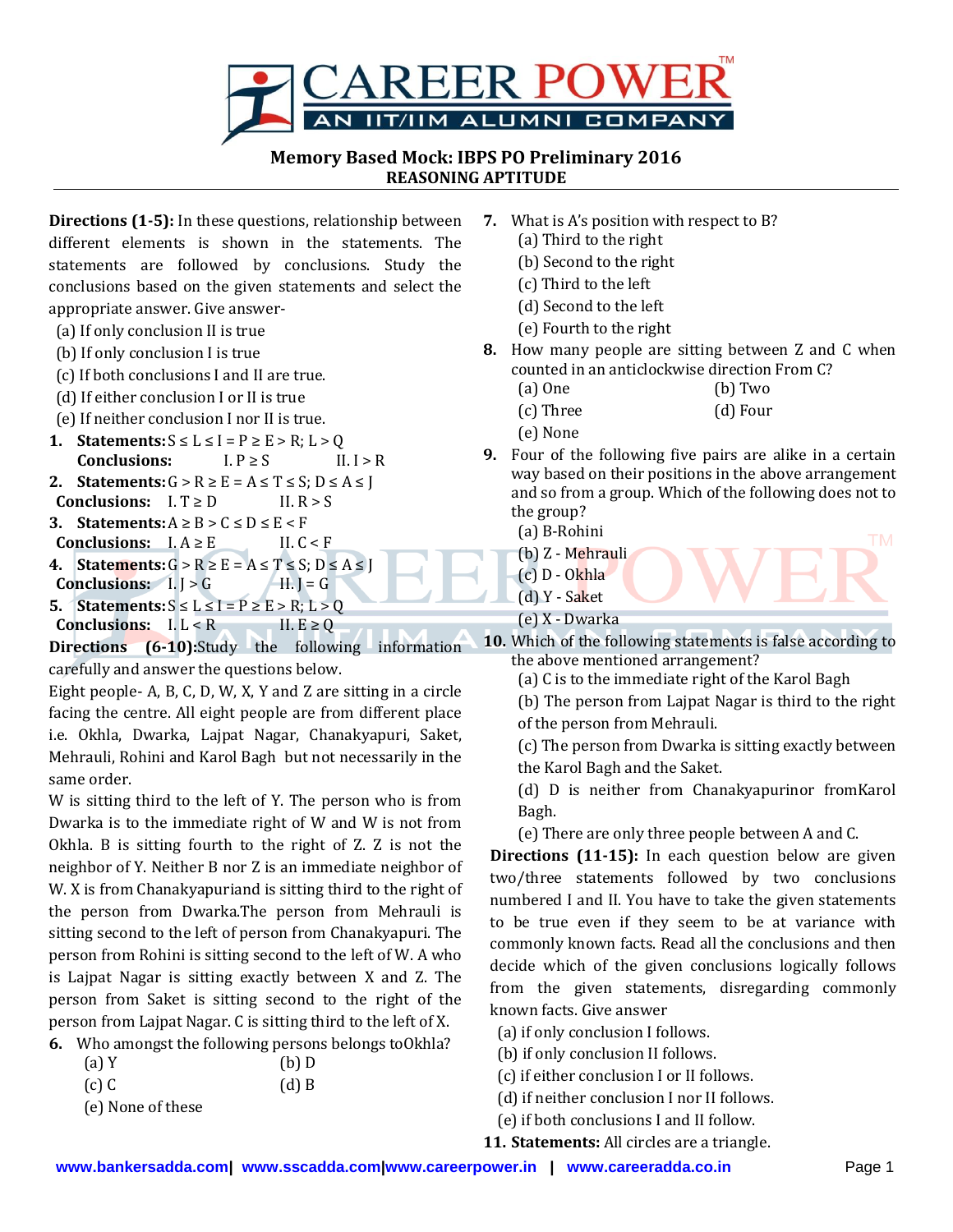Some triangle is rectangle.

All rectangles are square.

## **Conclusions:**

I. All rectangles being triangles is a possibility. II. All circles being square is a possibility.

**12. Statements:** Some chair is table.

Some bed is table. No furniture is bed**.**

## **Conclusions:**

I. All chairs being furniture is a possibility. II. Some Table is not Bed is a possibility.

- **13. Statements:** All circles are a triangle.
	- Some triangle is rectangle.

All rectangles are square.

## **Conclusions:**

I. Some triangles are not rectangle.

II. No square is a circle.

**14. Statements:** All art are theater.

Some art are drama.

- **Conclusions:**
	- I. All drama being theater is a possibility.
- II.Some dramas are theater.

**15. Statements:** Some chair is table.

Some bed is table. No furniture is bed**.**

**Conclusions:**

I. some table is not furniture.

II. All table being furniture is a possibility.

**Directions (16-18):** Read the given information carefully and answer the given question.

- B is 25 m south of A. C is 10 m east of B. D is 30 m north of
- C. E is 7 m east of D. X is 18 m south of E. M is 12 m south
- of X. C is 7 m west of M.
- **16.** B is in which direction from Point D? (a) South
	- (b) South-West
	- (c) North-East
	- (d) South-East
	- (e) North
- **17.** If Point W is 3 m to the north of A, then what is the distance between B and W? (a) 28 m (b) 15 m (c) 21 m (d) 24 m (e) 17 m
- **18.** What is distance between B and M (a) 17 m (b) 15 m (c) 21 m
	- (d) 19 m (e) 13 m

**Directions (19 – 23) :** Study the lowing information to answer the given questions

S, T, U, V, W, X, Y and Z are sitting in a straight line equidistant from each other (but not necessarily in the same order). Some of them are facing south while some are facing north.

**(Note :** Facing the same direction means, if one is facing north then the other also faces north and vice-versa. Facing the opposite directions means, if one is facing north then the other faces south and vice-versa)

S faces north. Only two people sit to the right of S. T sits third to the left of S. Only one person sits between T and X. X sits to the immediate right of W. Only one person sits between W and Z. Both the immediate neighbors of T face the same direction. U sits third to the left of X. T faces the opposite direction as S. Y does not sit at any of the extremes ends of the line. V faces the same direction as W. Both Y and U face the opposite direction of Z.

- **19.** How many persons in the given arrangement are facing North?
	- (a) More than four (b) Four
	- (c) One (d) Three
	- (e) Two
- **20.** Four of the following five are alike in a certain way, and so form a group. Which of the following does not belong to the group?
	- (a) W, X (b) Z, Y (c) T, S (d) T, Y
- (e) V, U **21.** What is the position of X with respect to Z?
- (a) Second to the left
	-
	- (b) Third to the right
	- (c) Third to the left
	- (d) Fifth to the right
	- (e) Second to the right
- **22.** Who amongst the following sits exactly between Z and W?
	- $(a) T$  (b) Y
	- $(c) X$  (d) W
	- (e) U
- **23.** Who is sitting 2nd to the right of T?
	- (a) Z
	- $(b)V$
	- $(c)X$
	- $(d)W$
	- (e)None of these.

**Directions (24-26):** Study the following information and answer the given questions.

- D is daughter of N. E is wife of N.
- G is sister of D. C is married to G.
- N has no son. K is mother of E.
- Q is only daughter of C.
- **24.** How Q is related to D?
	- (a) Daughter